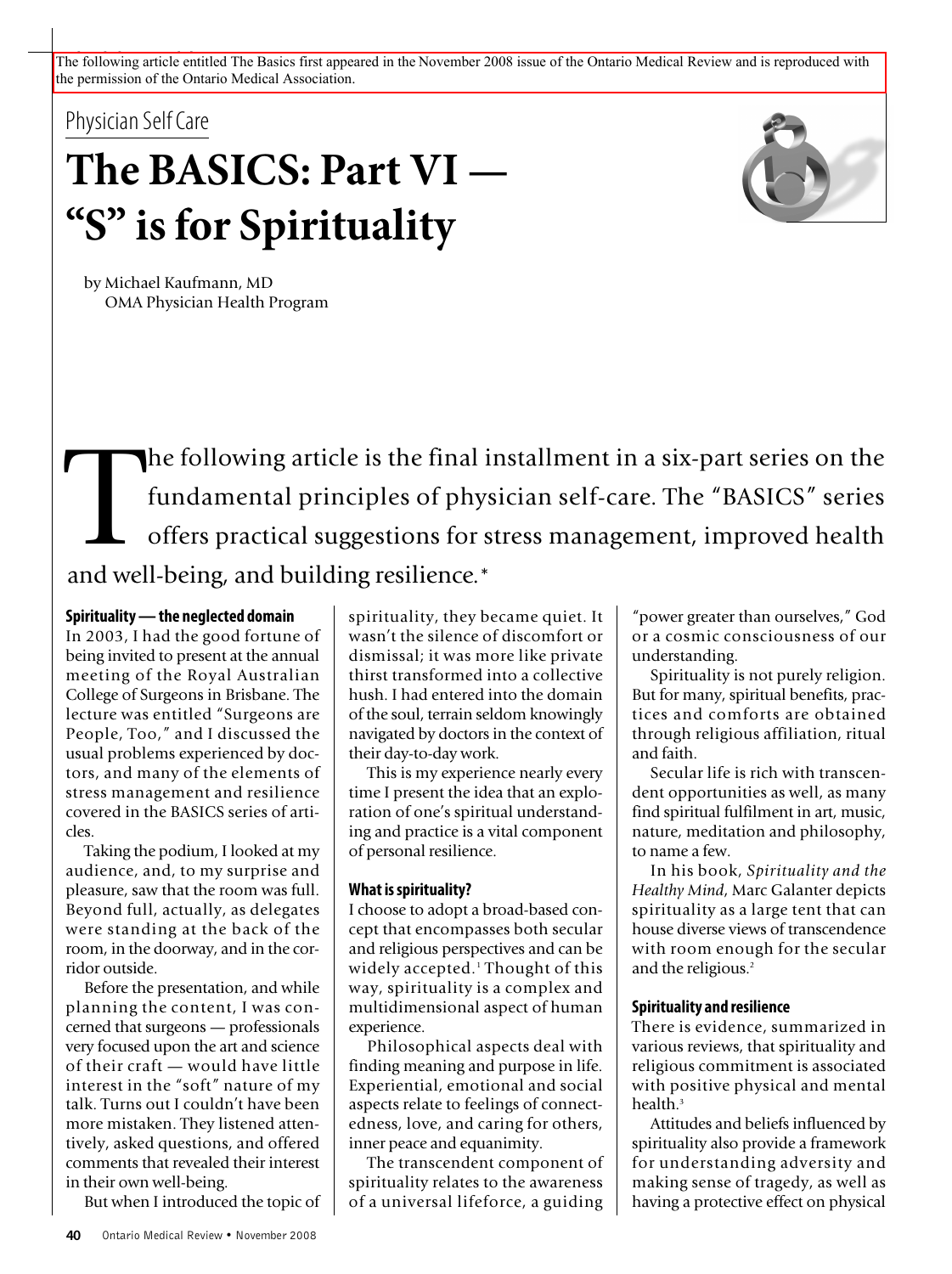## **Physician Health**

and emotional well-being among healthy individuals. 4

Two examples that have been studied are acceptance and altruism, both of which can be said to have aspects that are spiritual in nature. 4

Many hardy individuals cite acceptance as an important contributor in their ability to tolerate stressful situations and circumstances. Not to be mistaken for resignation (and its attendant helplessness), acceptance of life's difficulties and personal challenges fosters willingness to seek appropriate help, support, and creative solutions, including connection to others and the transcendent. This is a fundamental concept in 12-step recovery programs widely accepted to be spiritual in nature (but not religious, at least by most who subscribe to them.)

Altruism, the philosophy and practice of helping others, has been associated with both successful adaptation to stressful environments and

the ability to find meaning in illness or tragedy. An example is the "survivor mission," when the individual turns personal adversity into activism, or the practice of helping likeaffected others. Mothers Against Drunk Driving (MADD) is an example of the first; the mission of recovering alcoholics in AA to "carry the message" (Step 12) is an example of the second.

And, in a recently published study that looked at the competencies of physicians who were identified as having a resilient approach to their personal and professional lives, spirituality was cited as an important contributor. <sup>5</sup> In this article, such qualities as self-awareness, acceptance, and a sense of contribution in their work are specifically mentioned.

**Spiritual practicesthat enhance resilience** • *Be humble —* It's hard to imagine accessing true spirituality without humility. And humility can be difficult for some doctors — especially those who have been conditioned with "white coat hubris" to see themselves as separate from others, fiercely independent, arrogantly eschewing new ideas and values that don't conform to their world view so influenced by medical training.

Humility permits a different perspective of self — one that acknowledges vulnerability, interdependence with others and with a universal power greater than ourselves.

A humble mind is an open mind. And an open mind is one that is willing to explore and adopt new ideas, attitudes and practices.

*• Give of yourself —* Medical practice is a form of giving, of course, but also our livelihood. Donate medical services. Join a community board. Become a big brother or sister. Coach a sports team. Give for its own sake.

*• Be mindful —* Mindfulness refers to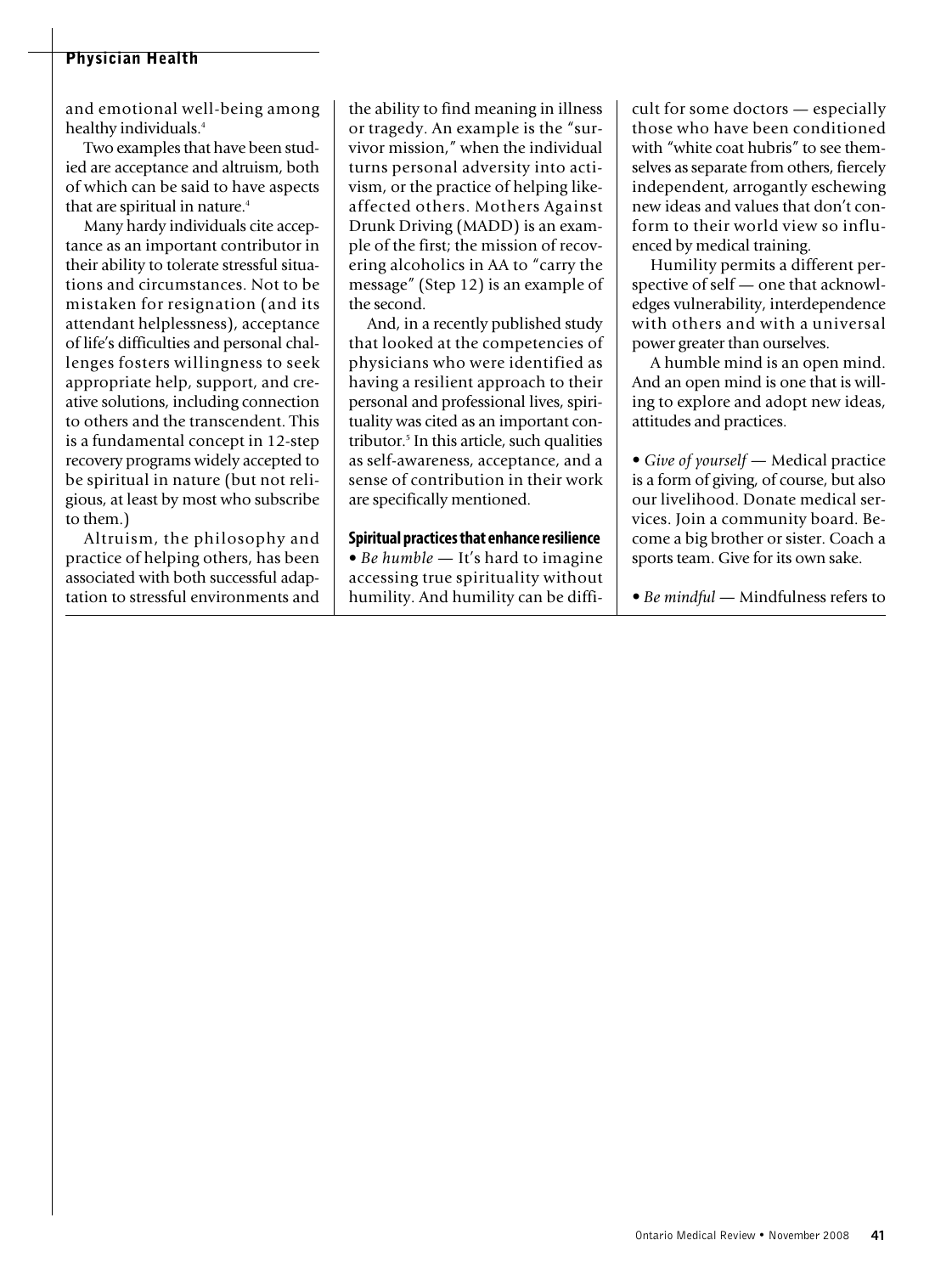## **Physician Health**

a meditation practice that cultivates present moment awareness. <sup>6</sup> Meditation might be thought of as a form of deep, attentive listening. Mindfulness meditation teaches how to remain focused in the present, alert, aware and unhurried.

Some meditative techniques enable physical relaxation and a clear and peaceful state of mind. Meditation practice fosters mental discipline and improved powers of concentration that can tame the wild horse of unbridled thought. Meditation helps us to connect to the core of equanimity unaffected by personal problems that resides within each of us.

Mindfulness meditation training is popular and readily available.

*• Pray* — Prayer is communication. Prayer is a form of reminder. Prayer is a request for help. When we repeat a prayer, we are guided by its words and intent.

An example is the Serenity Prayer, adapted from the original attributed to theologian Reinhold Niebuhr, so often repeated at Alcoholics Anonymous and other 12-step meetings:

"God, grant me the serenity to accept the things I cannot change, the courage to change the things I can, and the wisdom to know the difference."

Prayer can also be an expression of gratitude, a pause to quietly say "thank you."

*• Walk on uneven ground —* I think that most of us crave connection to the natural world. I suppose God exists on the frenzied sidewalks and high between the skyscrapers of our cities, but somehow it's easier to appreciate nature's soothing message while walking down a forest path, in a country meadow, or along the ocean shore.

*• Join a spiritual/religious community —* Tolerant, respectful religious communities connect people with common spiritual ideas and practices. They provide social support, a sense of purpose and belonging, and, of course, a means to understand and communicate with the God of their understanding.

Find a community that supports

values that matter to you. Join it and get involved.

*• Play —* Imagine the many ways you can and have played. Remember the exhilaration of downhill skiing, the satisfaction of smacking a baseball into the outfield, joking with your friends on the golf course. I think play is a form of spiritual experience. Make time to laugh and have fun.

*• Enjoy music* — Music carries messages of meaning to us through lyric, tune and rhythm. Music can soothe or invigorate. Music bypasses our conscious, rational thought to reach into memory and the stirrings of our heart. Listen to music. Make music.

*• Read —* There are many ways to enrich our lives through reading. Along with the scripture of sacred texts, contemplative literature and poetry open the door to reflection and philosophical thought that nourish the spirit.

*• Create —* Write a story, grow a garden, build a cabinet, compose a song. Paint a picture or cook a meal. Rejoice in your personal creativity — it's an expression of the soul, a gift.

*• See life through the lens of awe and wonder —* Other people do. I have heard Rachel Naomi Remen, American physician and author of *Kitchen Table Wisdom* and other works, suggest that we view our work as a novelist or film producer would, replete with the richness and human drama that service through medical practice affords.

Every day we join with our patients, listen to their stories, offer them our empathy and understanding, along with our skill. This is one way to find meaning in our work again, to recapture the soul of medicine. 7

Whether we are aware of it or not, there is healing — for our patients, and ourselves.

#### **Conclusion**

This article, and the five preceding articles in the BASICS series, offers